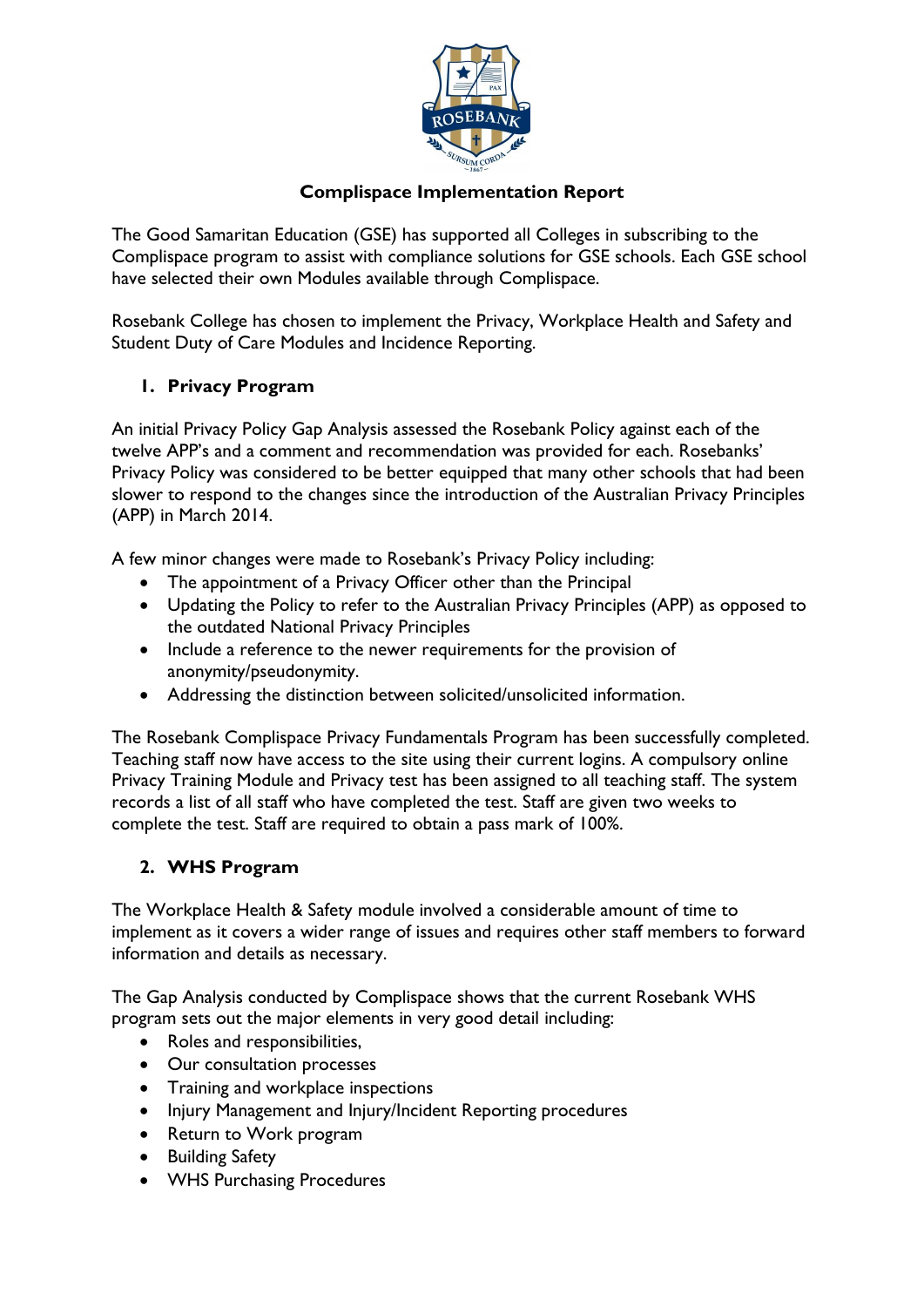- Classroom Safety
- First Aid
- Critical Incident (Emergency Situations)
- Crisis Management Team & Response Policy
- Evacuation Procedures/Lockdown Policy
- Car Park Safety
- Visitor Management
- Staff use of Alcohol & Drugs
- Personal Protective Equipment
- Smoking

One area requiring improvement is staff accessibility to policies and procedures that Rosebank already have in place.

The majority of the Online WHS Fundamentals Core Program is complete and is now at a stage that can be made available to staff.

An Implementation Meeting was organised between Peter Fu (Complispace Account Liaison) and Policy & Compliance Officer on Friday 30<sup>th</sup> October. The meeting involved a review of our core WHS program, an explanation of the core parts of Rosebank's WHS program, a review of the risk and task systems in Assurance and a look at the incidents module and how to log and report incidents.

Complispace has suggested organising a meeting with our WHS committee to explain the program further and to assist in getting our WHS review processes working.

The next phase of implementation will involve the balance of WHS policies being reviewed and published in a risk-based way. Separate to the core College WHS policies, Complispace offers 50 WHS related policies that can be reviewed. The implementation of these policies will be determined on an operational-needs based level by the College Leadership team and WH&S committee and as advised by Complispace. The College Leadership team will be involved in finalising and publishing any other policies and the WH&S committee will be involved in ensuring that they are understood, implemented and reported on monthly through the Compliance and Risk Officer.

## **3. Incidence Reporting**

Complispace has reviewed our paper-based Incident/Report risk forms and have suggested using separate reports forms for Staff injury or near-miss; Student injury or near-miss; Visitor injury or near-miss; and report a risk. The use of different forms enables Rosebank to have separate databases for different types of incidents.

Staff will have access to the incidents module once:

- 1. The reporting forms are presented to the Business Manager for approval to use across the College
- 2. Training of all relevant staff who will manage incidents including the Policy & Compliance Officer, WHS officer and a staff member responsible for first aid duties.
- 3. Launching the incidents module to staff
- 4. Removing access to any paper-based forms within the College.

The Incidents module will allow for the reporting of incidents to the relevant executive members and the WHS Committee. The online forms assign tasks and follow ups to be